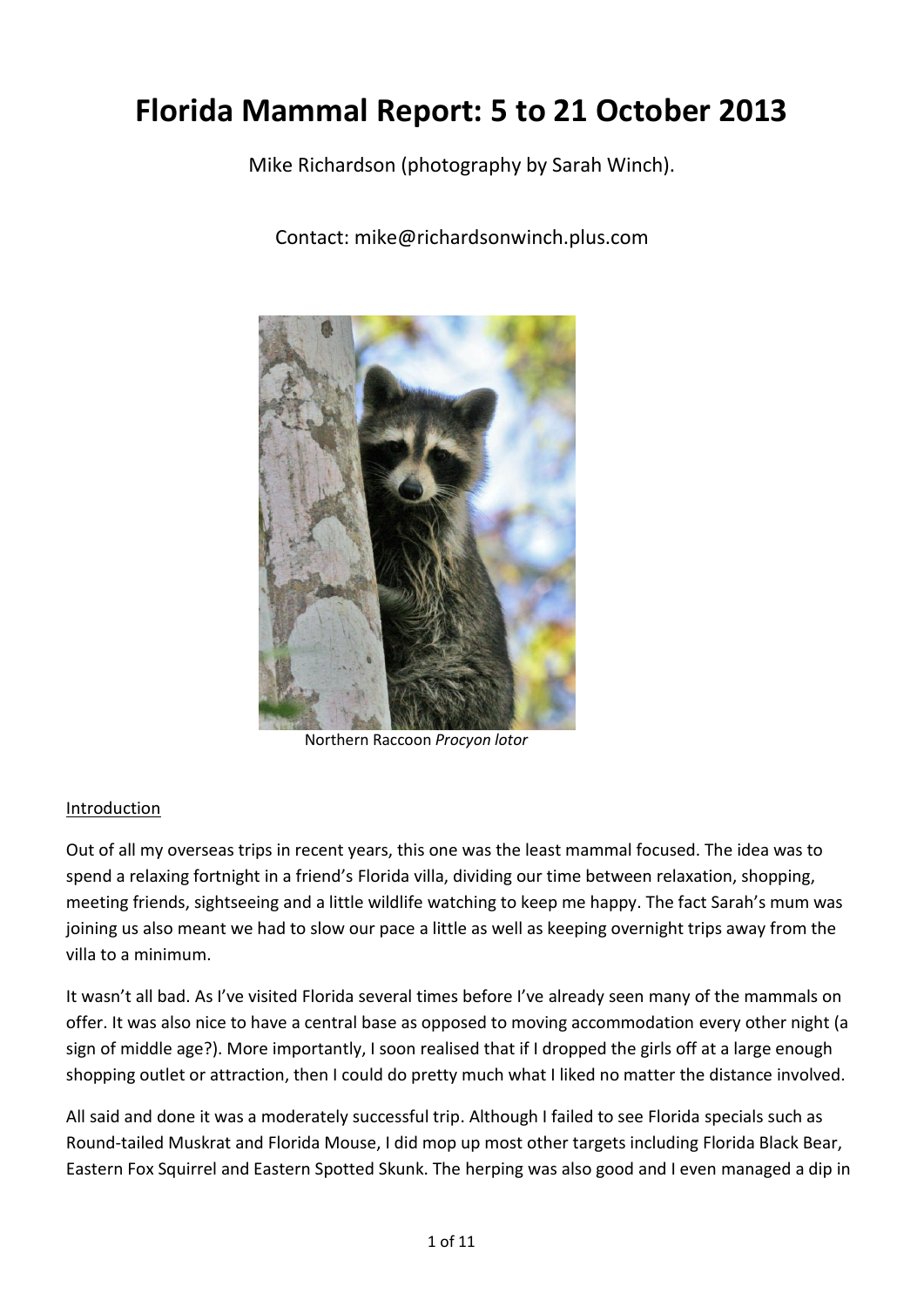the pool most mornings! In total I recorded around 17 mammal species plus a couple of unidentified bats.

## **Travel Details**

We flew direct from London Gatwick to Orlando International with Virgin Atlantic. The hire car came from Dollar and was a Chevrolet Equinox SUV. It's fair to say we put the 4x4 through its paces on more than one occasion. I even had to wash it twice - something I've never done before with a rental.

Our villa was based about 10 miles south of Clermont and to the west of Orlando. We also spent three nights in Naples allowing us easy access to Big Cypress National Preserve.

I should mention that for the majority of our trip the US government was in Shutdown meaning that all federally funded wildlife reserves were closed to the public. This included a couple of National Parks and Wildlife Refuges which I had planned to visit. Fortunately the Shutdown did not affect State Parks or Wildlife Management Areas. Moreover, in areas such as the Ocala National Forest it was still possible to explore the roads, but the closed facilities had kept most people away resulting in better wildlife viewing.

#### **Sites Visited**

Below I've included all sites where mammals were observed. I've excluded all Eastern Grey Squirrel observations which took place wherever there were trees and I've also omitted the many White-tailed Deer sightings which occurred at dusk on the side of major roads.

#### Greater Orlando Area

#### Green Swamp Road (Clermont) 28.372069, -81.738209

This seven mile road can be accessed from the CR-474 and goes through some good wildlife habitat. I drove it several times after dark and it never failed to produce an interesting mammal or snake. In fact mile for mile it was better value than anything the Big Cypress area could offer.

Eastern Cottontail, Virginia Opossum and Nine-banded Armadillo were observed along the road at one time or another. A huge **Feral Pig** was also seen as it crossed the road late one night.

#### Orlando Wetlands Park (www.orlandowetlands.org)

A mid afternoon visit here produced a young Northern Raccoon but not much else. River Otters had been seen earlier in the day according to the sightings book. A brand new bat house was located in the parking area which may be worth checking out in the future. There was also a Gopher Tortoise living in a burrow near the restrooms.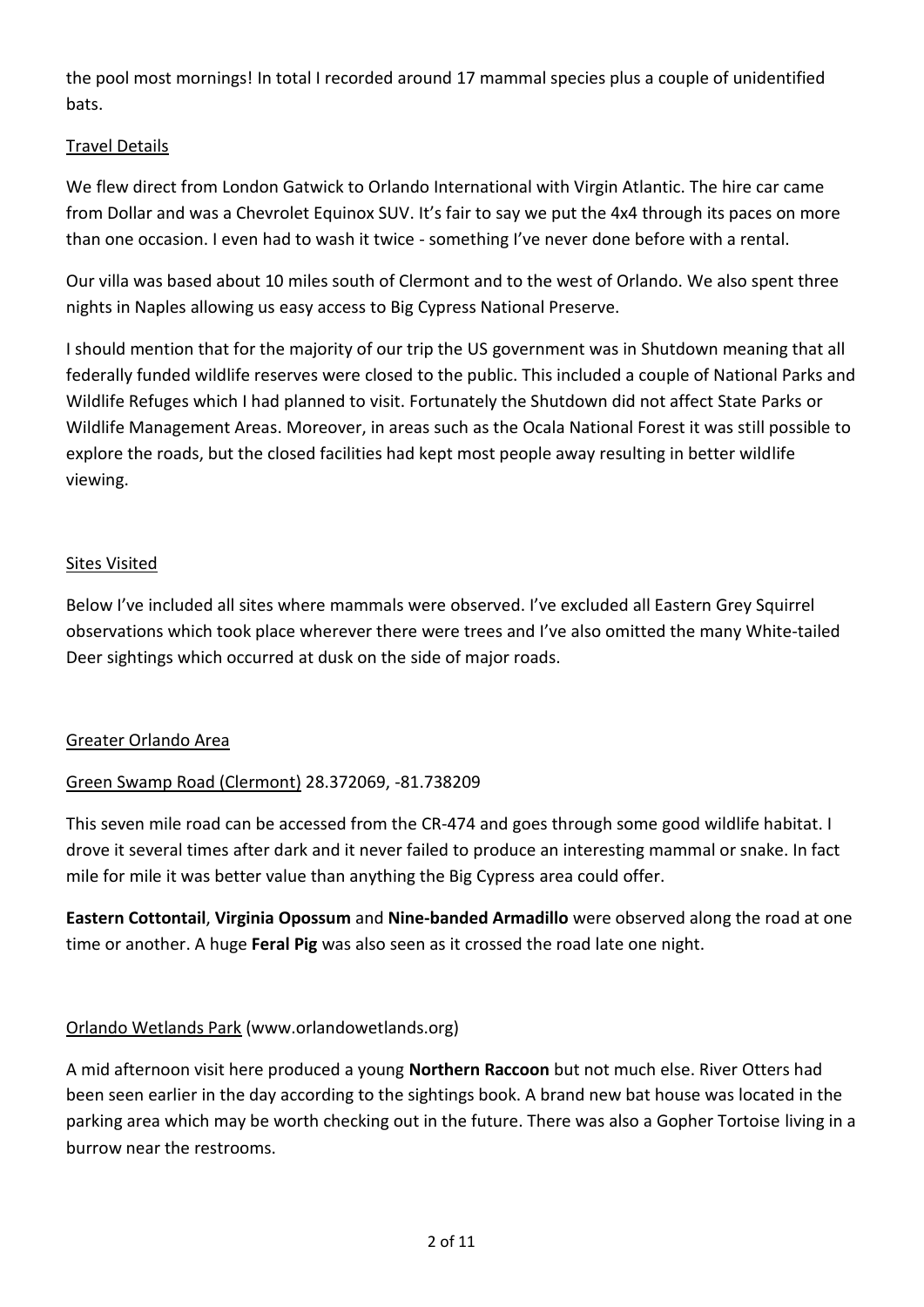## St. Cloud/Canoe Creek Road/Three Lakes Wildlife Management Area

Kaliga Park on Lakeshore Boulevard, St. Cloud, looks out onto East Lake Tohopekaliga. Late afternoon it's a reliable place to see Marsh Rabbit which emerge from the reed beds to feed on the lawns. I saw several on a visit in 2007 and they were still present in 2013. The area is also good for Limpkin.

Canoe Creek Road (CR-523) runs south from St. Cloud (parallel with the Florida Turnpike [91]) and reaches an entrance to the Three Lakes Wildlife Manage Area after approximately twenty miles.

Driving Canoe Creek Road late afternoon gave me two excellent **Eastern Fox Squirrel** sightings within a couple of minutes of each other. The first animal was first seen crossing the road before jumping onto a fence allowing for a quick photo opportunity.



Eastern!Fox!Squirrel!!*Sciurus'niger*

The second was observed foraging on the verge a couple of miles further south. I drove the road several more times over the trip but never saw the squirrels again. I did, however, see plenty of **White-tailed Deer** at dusk and a roadside American Alligator late one morning.

Just before the entrance to Three Lakes WMA there is the famous Joe Overstreet Road which is popular with birders. Leading to a boat launching area on Lake Kissimmee, the road may also be a good place to look for Fox Squirrels. Bald Eagles and Crested Caracaras are also commonly seen.

Three Lakes WMA is a great place for wildlife watching despite it being a hunting preserve. Predominantly Longleaf Pine flatwoods and dry prairie, the area can be explored by a series of unpaved roads which are virtually free from other traffic. White-tailed Deer were seen on an early morning visit along with both Marsh Rabbit and Eastern Cottontail.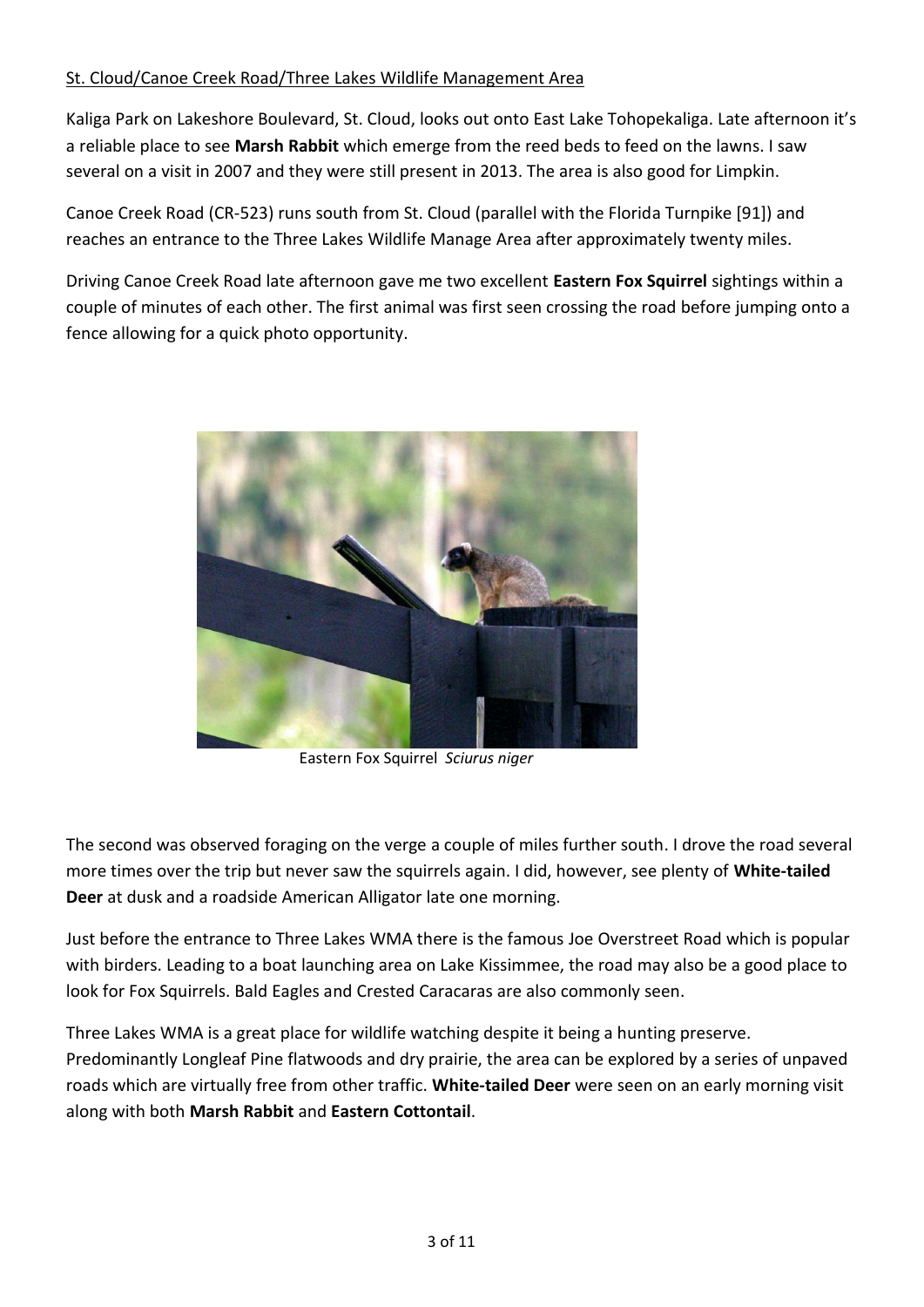Apparently Eastern Spotted Skunks are sometimes seen by field herpers driving the roads at night. Unfortunately I didn't get chance to see for myself although this is definitely something I would do on a future visit. Note: If planning a night drive in the preserve you may be better using the second entrance a couple of miles further south on Canoe Creek Road. Not only will you bypass the large camping area, but the road is better quality, leading you straight into the dry prairie.

# Merritt Island National Wildlife Refuge (www.fws.gov/merrittisland)

Closed for most of my trip due to the Shutdown, we visited the refuge on our last day. The Black Point Wildlife Drive was very quiet wildlife wise so we headed to the Manatee Observation Deck located on the northeast side of Haulover Canal. After 20 minutes or so we had spotted a couple of West Indian **Manatees** including one very close to the deck. The water in the canal is very murky and I suspect that they can be better viewed elsewhere. Between November and March Manatees can almost be guaranteed at places such as the Tampa Power Station (www.tampaelectric.com/company/mvc).

## Sites north of Orlando

## St. Augustine

We certainly didn't visit this historical town for the mammal watching but we saw several pods of Atlantic Bottle-nosed Dolphins from the scenic cruise (www.scenic-cruise.com) which departs several times a day from the municipal marina.

# The University of Florida Bat House, Gainesville 29.644218, -82.362939

Located on Museum Road, opposite Lake Alice, the two bat houses are home to approximately 100,000 **Brazilian Free-tailed Bats**. We made a detour here just in time for the dusk emergence and were not disappointed with the awesome spectacle. The free-tails leave the boxes about 10-20 minutes after sunset. Unfortunately there was no sign of the 100 or so Southeastern Myotis that also use the boxes and typically emerge before the free-tails.

It was great to see other people enjoying the bats including many families and a good number of students.

#### Mike Roess Gold Head Branch State Park (www.floridastateparks.org/mikeroess)

Situated five miles north of Keystone Heights (between Gainesville and Jacksonville), I visited this park with the sole intention of finding a Round-tailed Muskrat. This near mythical rodent is rarely seen by mammal watchers but a little research indicated a thriving population in Mike Roess around the two lakes and surrounding prairie marsh.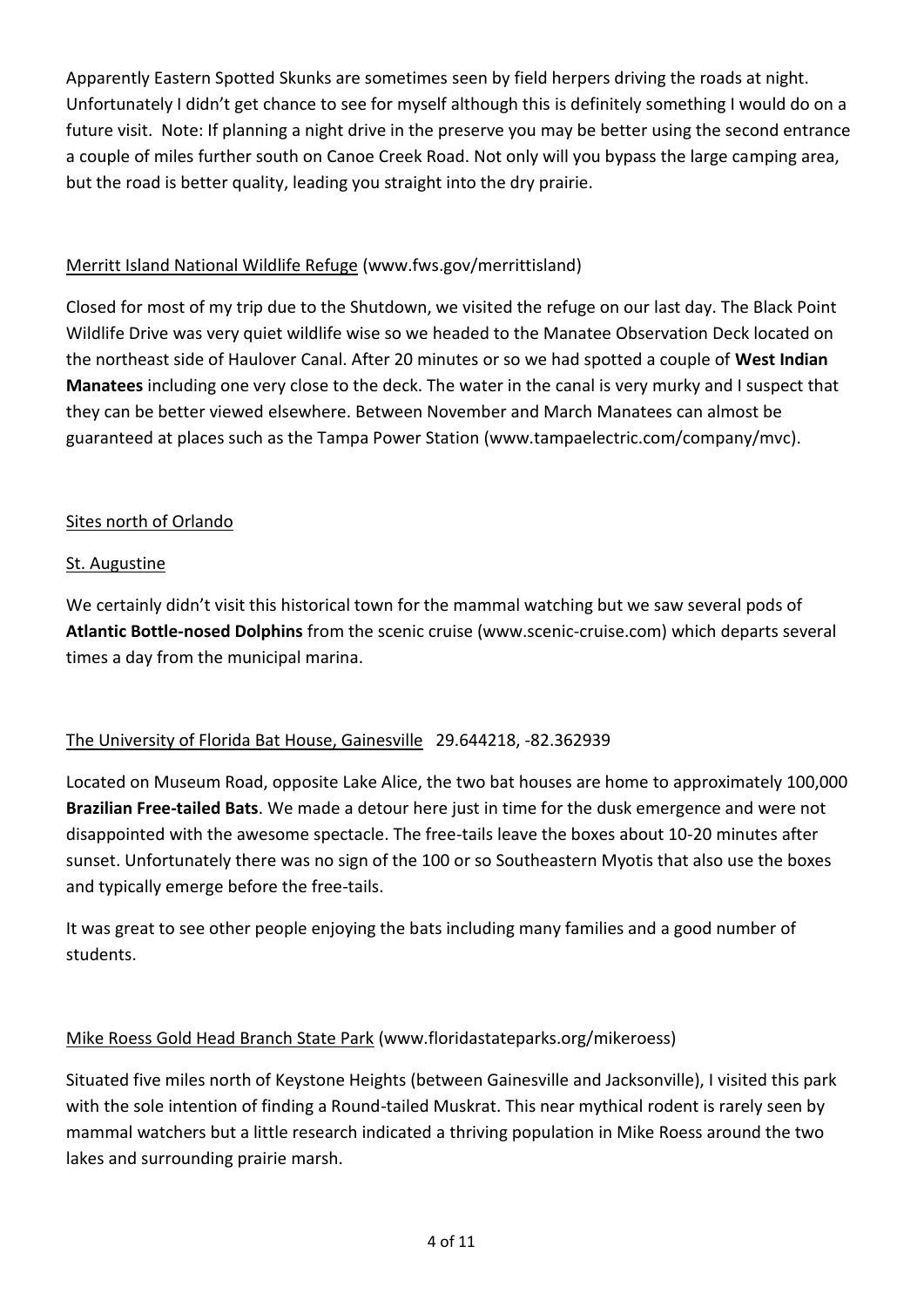I initially contacted the park manager before my visit who seemed pretty helpful. He explained the muskrats are 'common' around Little Lake Johnson and Big Lake Johnson but are not often seen as the rangers rarely enter the habitat. More to the point he seemed to think I had a decent chance of seeing one and instructed me to make myself known on arrival for advice on where best to look for the muskrats.

I was quite optimistic when I arrived at the park early one afternoon despite being held up on the highway due to a traffic accident for several hours. Unfortunately the ranger at the gate wasn't quite so helpful despite me mentioning my previous correspondence with his manager. Although he agreed the muskrats were common, he didn't think I had a chance of seeing one from any of the trails. He was more concerned with making sure that I didn't wander off the trail and that I left the park at sunset (when the gate is closed). One bit of advice he did give me was that spotlighting is the best way to find the muskrats, although that wasn't much use to me!

It turned out that the park is quite compact, and that Little Lake Johnson (LLJ) and a good part of Big Lake Johnson (BLJ) can be viewed from trails (and also from below the amphitheatre in the case of BLJ). In fact I was surprised how little water they contained, resembling large ponds rather than lakes.



Round-tailed Muskrat habitat, Little Lake Johnson

I spent the remaining afternoon scanning LLJ with my binoculars (a telescope would have been better), occasionally checking on neighbouring BLJ. As muskrats are crepuscular/nocturnal I didn't expect to see any activity until dusk. I kept scanning until dark without any success, although at least I kept the local mosquito population well fed. I then spent an hour spotlighting, again with no luck. I arrived at the gate well after sunset to find it still open (I wasn't too worried about the gate being closed as I suspect it may open automatically to vehicles exiting the park).

Despite my failure I still think Mike Roess is a great place to look for Round-tailed Muskrat and I would have visited again if I wasn't already at the end of my trip. My visit to the park was on a Friday meaning it quickly filled with very noisy campers (along with their deafening motorcycles, hyperactive kids and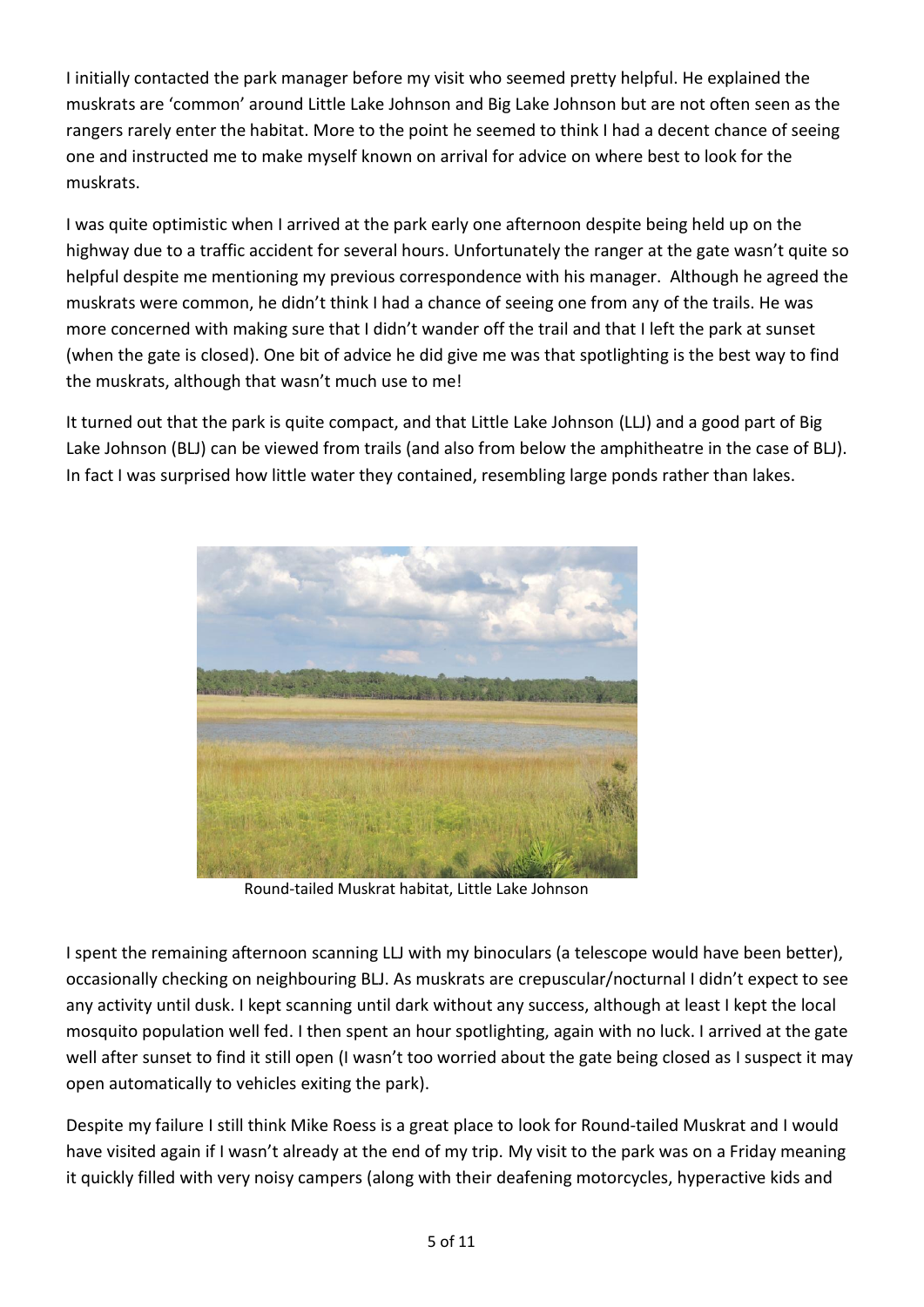barking dogs). Perhaps even more relevant was the full moon which may have reduced the muskrat activity so soon after sunset.

It is possible to stay overnight in the park, either in a tent or cabin. This would allow unlimited spotlighting and a chance to look for muskrats at dawn when they are most active (according to the ranger).

Mike Roess is also quite good for other mammals. In addition to the ever present **Eastern Grey Squirrels** and **White-tailed Deer**, I saw an **Eastern Fox Squirrel** while driving into the park. I also picked up the eyeshine from a probable **Bobcat** in the spotlight just as I was about to head back to my car. Unfortunately it was very distant and disappeared before I could get a decent view.

# Ocala!National!Forest (www.fs.usda.gov/main/ocala)

Located just over an hour north of Orlando, the Ocala National Forest is home to a large population of Florida Black Bear. It was this animal I was mainly looking for when I visited the forest twice, once late afternoon and another time at dawn.

The afternoon session coincided with heavy thunder showers which quickly flooded the many sand roads which transect the area. For this reason we stuck to driving the well maintained Pipeline Road which heads south from the SR-40. Normally this track would be heavily used as it leads to the Big Scrub camping area. However, the Shutdown combined with the rain meant we had the road to ourselves.

It wasn't long before we found our first **Black Bear** – a young adult watching us from the roadside. Unfortunately it didn't hang around for long, quickly bounding off into the forest and out of sight. A second, more distant bear was seen as we neared the end of the road along with an **Eastern Cottontail** and many Florida Scrub Jays.

Hoping for a better bear sighting Sarah and I visited Ocala several days later in time for sunrise. White**tailed Deer** were common, both in the forest and surrounding fields, although the bears proved more elusive. We explored many side roads including some very narrow and sandy tracks (care should be taken in a 2WD as the sand can be deep!) before we found very fresh bear scat not too far from Railroad Grade Road. Moments later we glimpsed the bear on the track although it quickly disappeared into a thicket. I stopped the car, turned off the engine and waited. It wasn't long before the bear reappeared, cautiously crossing the road in front of us and allowing for fantastic views. As if that wasn't enough, two tiny cubs followed some way behind the sow, much to our amazement.

#### Sites south of Orlando

#### Okeechobee County

I spent a couple of hours late afternoon exploring Kissimmee Prairie Preserve State Park, a large expanse of dry prairie situated a couple of hours south of Orlando. Mammalwise it was quiet although I did get great views of a **White-tailed Deer** with a fawn.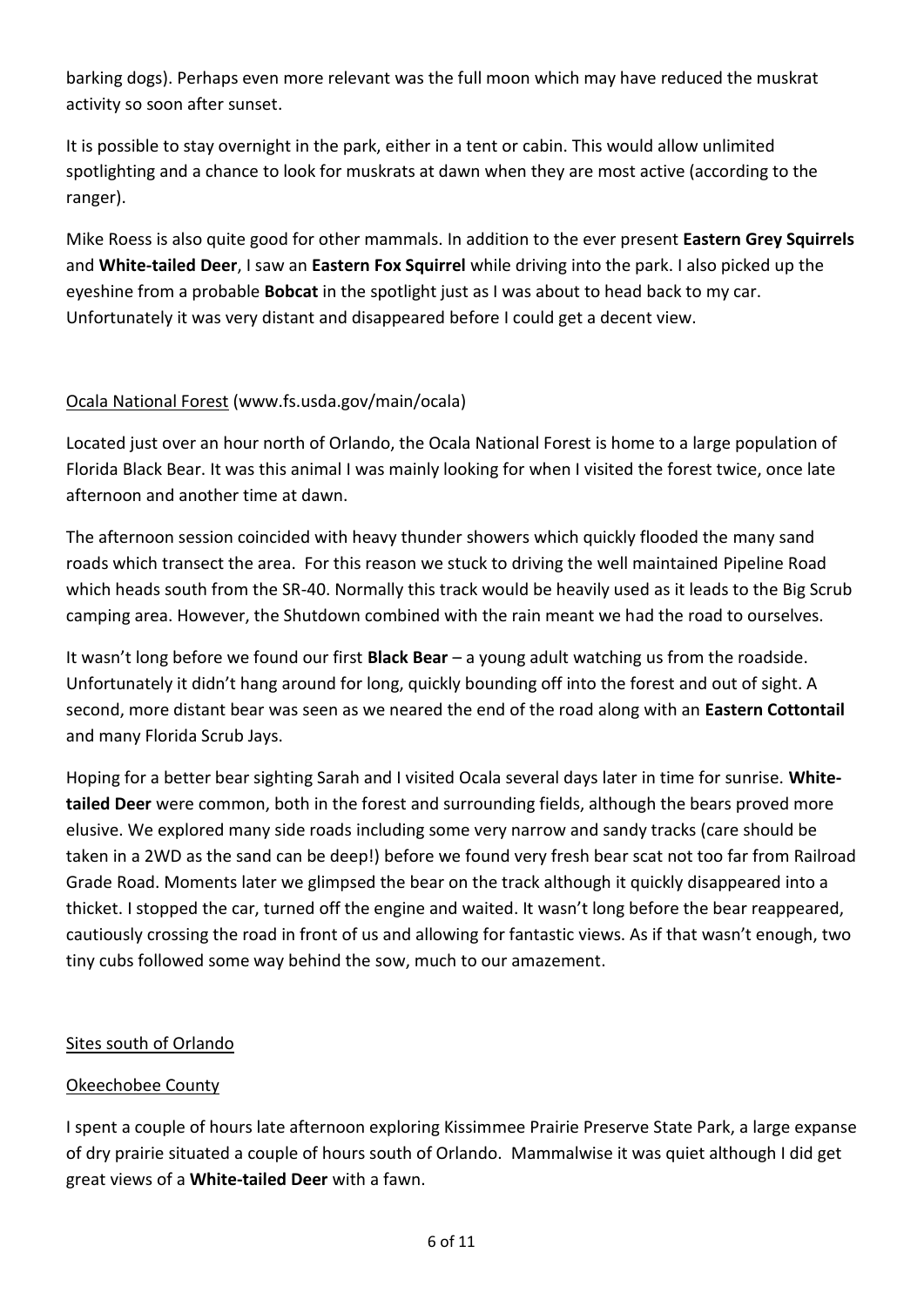At dusk I met up with Josh Holbrook, a well known herpetologist who kindly offered to help me find some snakes in the surrounding agricultural area. We were also targeting Eastern Spotted Skunk, an animal that is not uncommon in the dry prairie. Previously Josh used to find skunks under artificial refuge while searching for snakes. Recently most of the debris has been cleaned up making our target much harder to find.

We drove the roads bordering the state park finding at least six species of snakes and good numbers of amphibians. We also smelt lingering skunk odour in areas where the animals had recently been active. A couple of hours later we finally found a very black **Eastern Spotted Skunk** foraging along the roadside giving us fantastic views. Unfortunately it didn't hang around long enough for me to take a photograph.

Needless to say I was pretty pleased with such a good sighting. Josh was also happy, although he often sees the skunks when out herping, he's taken several people specifically looking for them without success.

Josh was fantastic company and it was a pleasure to be out field herping with such a pro. The skunk was the icing on the cake on what was already turning out to be a very enjoyable evening.

Driving back to the highway I glimpsed a **Coyote** crossing the road. I stopped the car and managed to squeak it out into the open allowing for a decent view.

#### Naples

In the second week we drove down to Naples where we spent three nights in a hotel. This allowed us to explore the Big Cypress area.

# Naples Botanical Garden (www.naplesgarden.org)

We visited the gardens midmorning and glimpsed a **Hispid Cotton Rat** in the Caribbean Garden. There's also a nice nature trail which I guess would contain all the commoner local mammal species.

# Corkscrew Swamp Sanctuary (www.corkscrewsanctuary.org)

This excellent reserve is run by the National Audubon Society and is home to the majority of South Florida's mammal fauna including Black Bear and Florida Panther.

Our late morning visit was not ideal for wildlife watching although we did see a couple of **Northern Raccoons** from the boardwalk.

Other commonly seen mammals in Corkscrew include River Otter and Bobcat. There is also a bat house in the car park containing a colony of Brazilian Free-tailed Bats.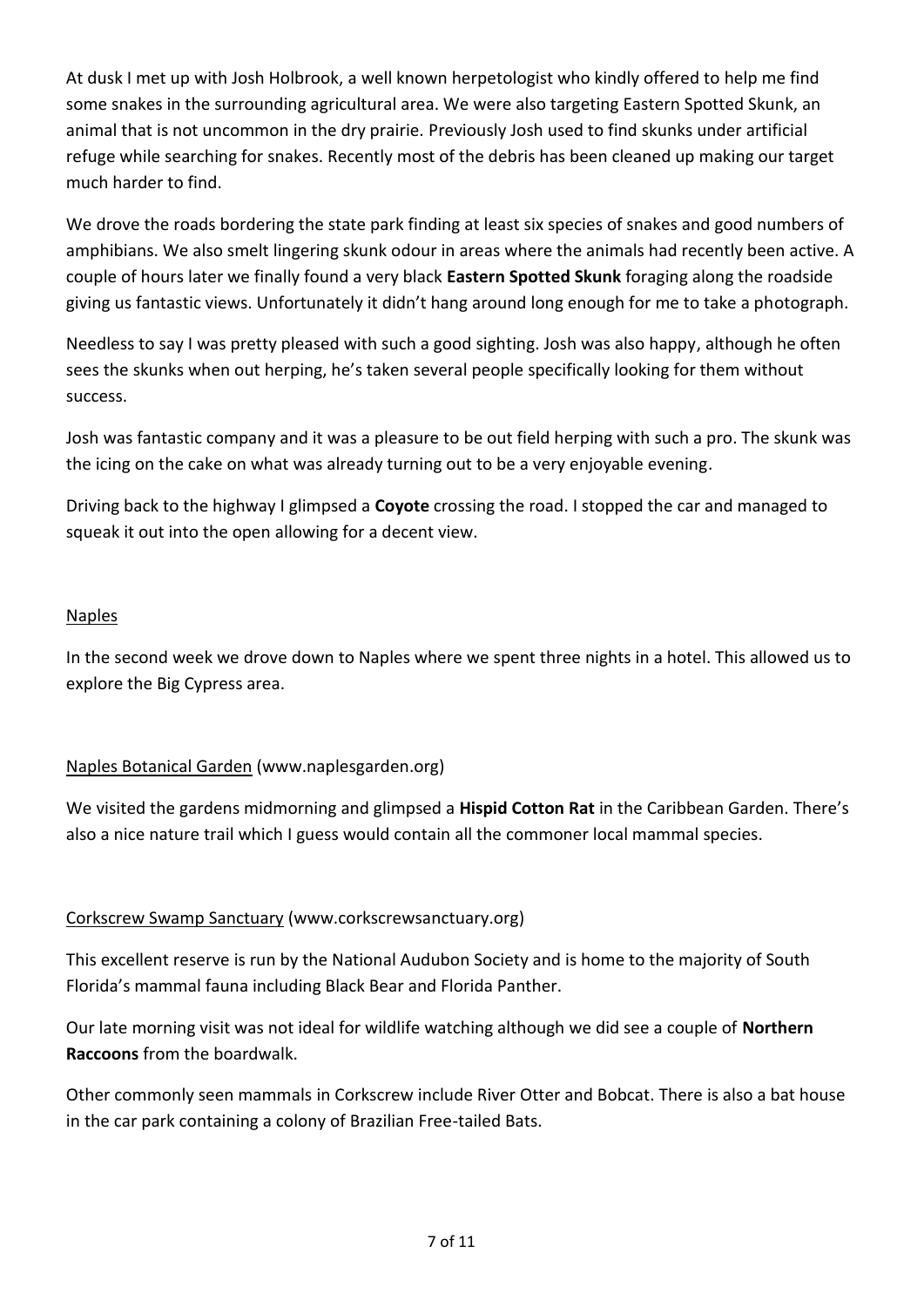# Fakahatchee Strand Preserve State Park (www.floridastateparks.org/fakahatcheestrand)

Containing the largest Royal Pine hammock in the USA, the Fakahatchee Strand is a linear swamp forest approximately twenty miles long by five miles wide. Starting on SR-29 the W. J. Janes Scenic Drive is an eleven mile track through the heart of the reserve.

The drive is as good a place as any to chance upon a Florida Panther so I was eager to drive it as soon as possible. As it turned out, the road was in very bad condition with continuous craters and washouts. Although it was still perfectly drivable along most of its length, the experience would be far more enjoyable without the mother-in-law complaining from the back seat every time I hit a pothole!

The scenic drive closes at sunset so we drove it late afternoon seeing few mammals of note. Reaching the far end we found three old ladies in a Chevrolet Impala blindly following their sat-nav into the maze of flooded, unmaintained roads that make up the abandoned Southern Golden Gates Estate. Determined not to drive back on the Janes Scenic Drive in their now slightly ruined 2wd, they were driving through increasing deep water in a futile quest to reach the highway via a different route!

It took a while to convince them to turn around and by now it was dusk. I offered to accompany them back along the scenic drive hoping that the unusual situation would give me a valid excuse to be in the reserve after sunset. Sadly apart from some unidentified bats, I didn't see a single mammal on the drive hack to SR-29.

Incidentally the Golden Gates Estate is now in public ownership and is currently being restored for conservation purposes.

#### **Big Cypress National Preserve**

Although officially closed due to the Shutdown, it was still possible to explore Big Cypress National Preserve via several well known roads.

The Tamiami Trail (US Highway 41) cuts through some excellent habitat although traffic was relatively heavy, even late at night. Numerous road signs and a 40mph speed limit after sunset were a constant reminder that Florida Panthers inhabit the area.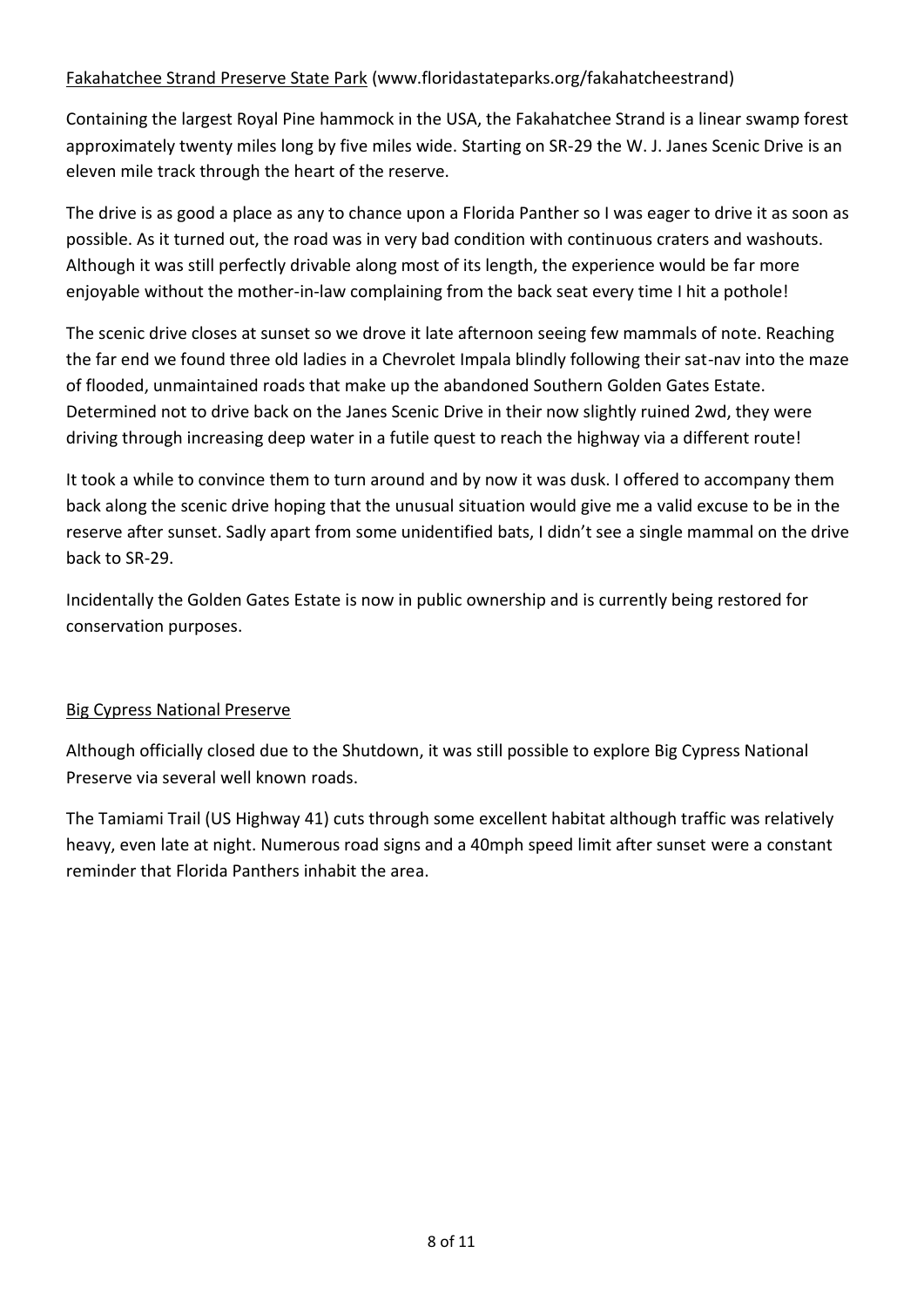

Marsh!Rabbit *Sylvilagus'palustris*

A little easier to see than panthers were the **Marsh Rabbits** that emerge late afternoon to feed on the roadside grass. I also saw a couple of **Northern Raccoons** on the highway late at night.

The Loop Road is a 26 mile scenic drive through the south of the preserve (accessed from Tamiami Trail) and I drove it once early afternoon and twice late at night. Although it's unpaved for most of its length, it is well maintained by the National Parks Service.

On the first night drive I was spotlighting an area of flooded Bald Cypress when I picked up a Marsh Rice Rat foraging around the exposed knees of a particularly large tree. Although the view was brief (the rat disappeared around the trunk and out of view) I was able to see the distinctive white feet clearly.

The second night drive produced a **Virginia Opossum** but no other mammals. Fortunately there was plenty of other wildlife to keep me awake including various nocturnal birds and plenty of herps.

The Turner River Road (839), Upper Wagonwheel (837) and Birdon Road (841) form a 16 mile loop through wet prairie habitat that can also be accessed from the Tamiami Trail. I drove the circuit afternoon, dusk and at night without much luck mammalwise, although I did see some unidentified large bats hunting over the marsh at sunset.

I had planned to visit the Everglades National Park on this trip but all my mammal sites were off limits due to the Shutdown.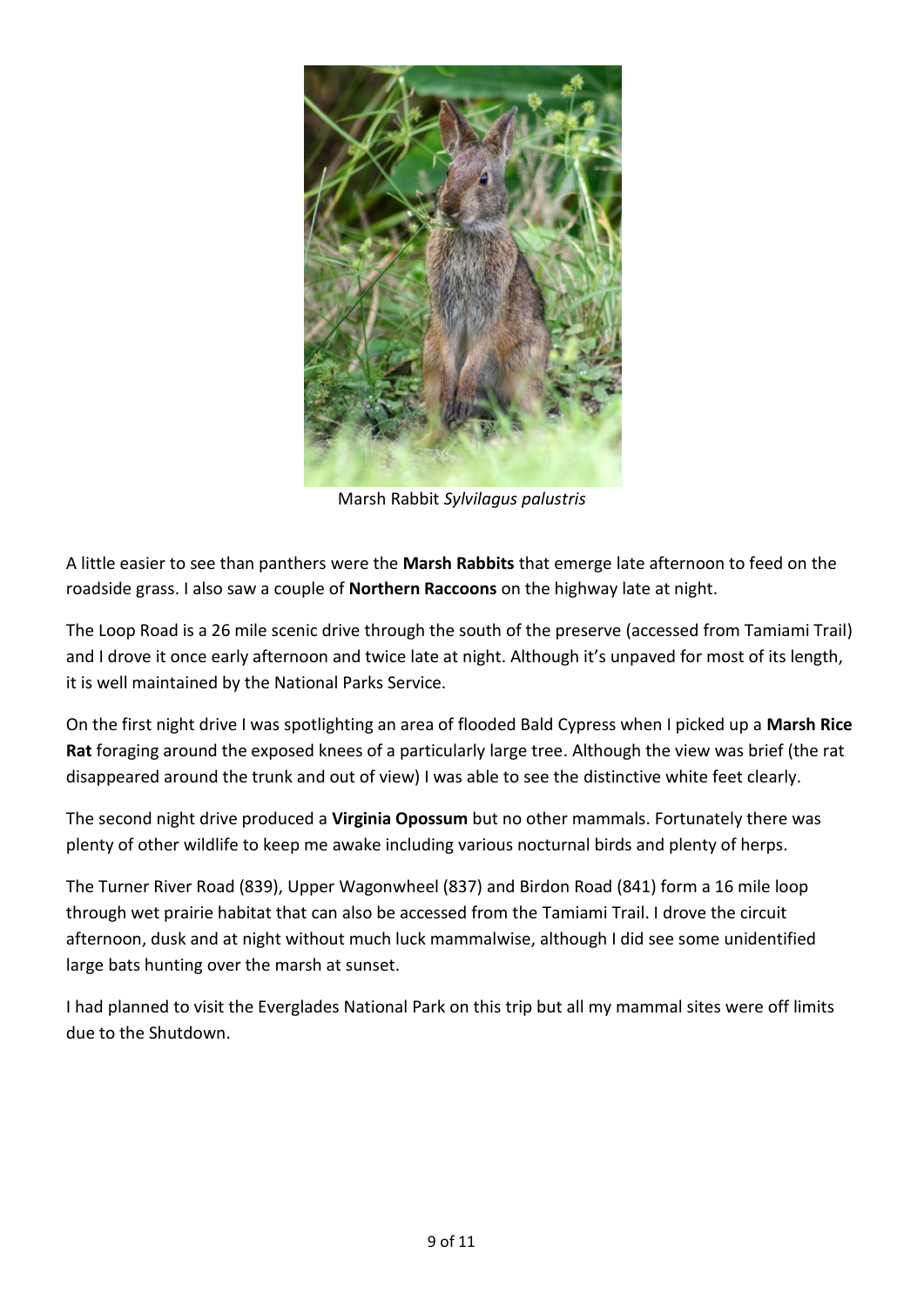| 1.  | Virginia Opossum<br>Didelphis virginiana                  | -One seen crossing Green Swamp Road (Clermont) late at<br>night.<br>- Also seen on Loop Road (Big Cypress) at night.                                                                                                           |
|-----|-----------------------------------------------------------|--------------------------------------------------------------------------------------------------------------------------------------------------------------------------------------------------------------------------------|
| 2.  | <b>Nine-banded Armadillio</b><br>Dasypus novemcinctus     | -Two seen on Green Swamp Road (Clermont) on different<br>nights.                                                                                                                                                               |
| 3.  | <b>Eastern Grey Squirrel</b><br>Sciurus carolinensis      | -Extremely common. Seen in most woodlands and<br>suburbs.                                                                                                                                                                      |
| 4.  | <b>Eastern Fox Squirrel</b><br>Sciurus niger              | -Two seen from Canoe Creek Road (St Cloud) late<br>afternoon.<br>-One crossed entrance road to Mike Roess Gold Head<br>Branch State Park late afternoon.                                                                       |
| 5.  | <b>Marsh Rice Rat</b><br>Oryzomys palustris               | -One spotlit in cypress swamp on Loop Road (Big Cypress).                                                                                                                                                                      |
| 6.  | <b>Hispid Cotton Rat</b><br>Sigmodon hispidus             | -Brief views of this animal in Naples Botanical Gardens late<br>morning.                                                                                                                                                       |
| 7.  | <b>Eastern Cottontail</b><br>Sylvilagus floridanus        | -Individual seen in Ocala National Forest late afternoon.<br>- Single observed early morning in Three Lakes WMA.<br>-One noted a couple of hours after sunset on Green<br>Swamp Road, Clermont                                 |
| 8.  | <b>Marsh Rabbit</b><br>Sylvilagus palustris               | -Several seen late afternoon in Kaliga Park, St. Cloud.<br>-Single seen early morning in Three Lakes WMA.<br>-Multiple sightings at dusk of this species feeding on<br>shoulder of Tamiami Trail (US Highway 41), Big Cypress. |
| 9.  | <b>Brazilian Free-tailed Bat</b><br>Tadarida brasiliensis | -Hundreds seen leaving University of Florida Bat Houses,<br>Gainesville, at dusk.                                                                                                                                              |
| 10. | <b>White-tailed Deer</b><br>Odocoileus virginianus        | -Very common in Florida area and seen at most sites north<br>of Kissimmee Prairie Preserve SP.<br>-Also often seen feeding on the side of major roads at<br>dusk.                                                              |
| 11. | <b>Wild Boar (Feral Pig)</b><br>Sus scrofa                | -Single crossed Green Swamp Road, Clermont, late at<br>night.                                                                                                                                                                  |
| 12. | Coyote<br>Canis latrans                                   | -One observed late evening on road leading from<br>Kissimmee Prairie Preserve SP to highway.                                                                                                                                   |